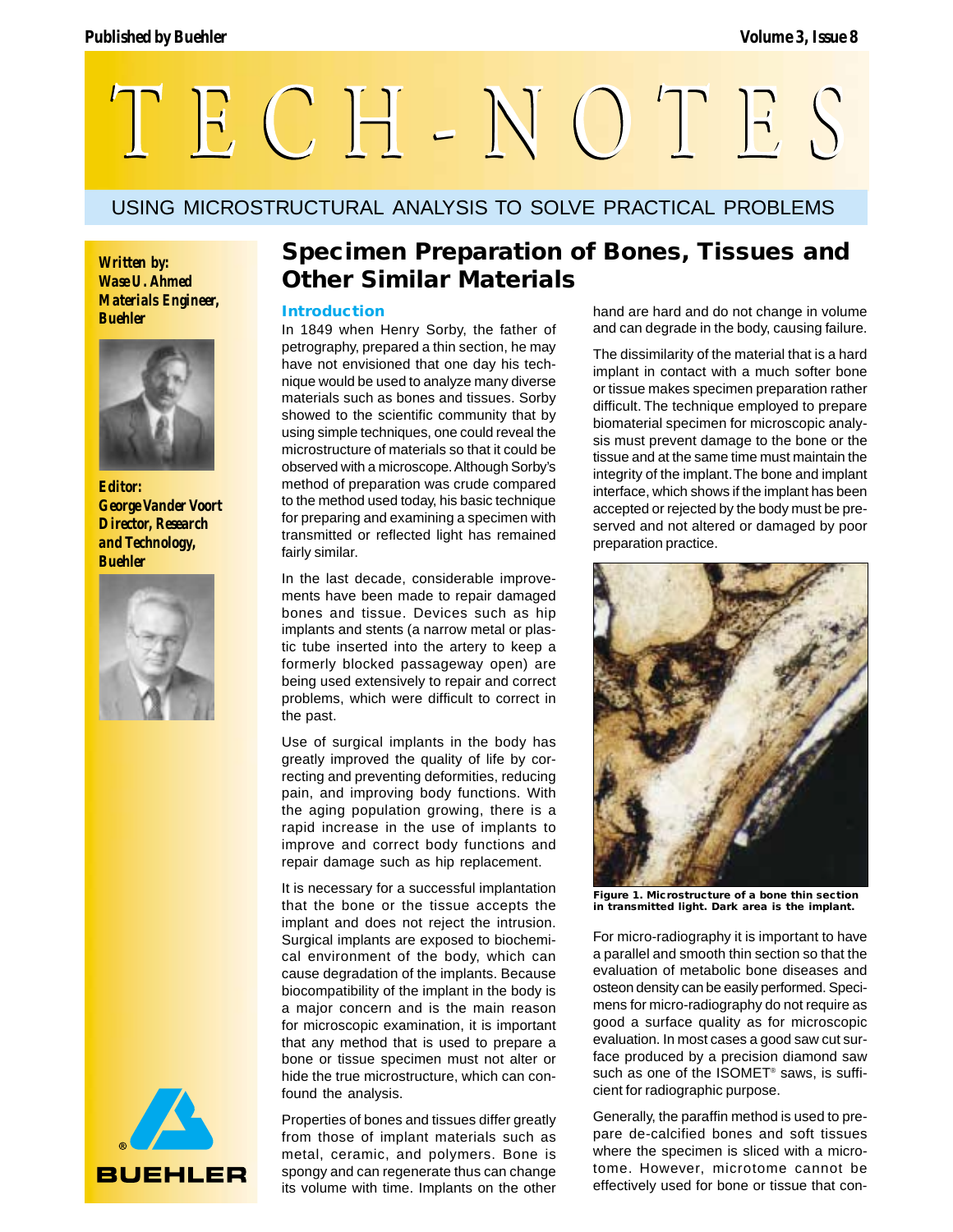tains an implant, because the microtome knife can be easily damaged by the implant. A damaged knife can cause tearing of the tissues thus damaging the specimen. Also in some cases such as when sectioning de-calcified bone, the microtome can cause folds, shrinkage, or micro cracks, which can make microscopic examination difficult.



**Figure 2. ISOMET® Low Speed Saw used for sectioning biomedical materials**

Bones and tissues are studied by two different methods. Thin sections, which are used for micro-radiography and for observing with transmitted light, and polished, bulk specimens where the top surface is polished and the specimen is observed with incident light (reflected light). Thin sections are much more common and provide considerably more information than bulk specimens; therefore they will be discussed in detail. A polished thin section containing an implant can be used for both transmitted and reflected light examination. The implant, which is opaque, can be examined by reflected light for features such as porosity, grain size and corrosion. The bone or the tissue, which are transparent, can be examined in transmitted light. Cellular features, such as osteons and haversian canals, show their structural details more clearly in a thin section and features, such as pores, coatings (HA) and corrosion in metallic implants are better observed with a polished section.

The method generally used for preparing thin sections of bone or tissue consists of sectioning the specimen with a precision saw, embedding it in a castable resin under vacuum and then grinding and polishing it. In some cases, it may be desirable to embed the specimen first and then section it with a saw. This is done for weak, fragile or small specimens, which will otherwise break or are too small to be held securely in a chuck during sectioning. Once the specimen has been sectioned, one side of the specimen is ground to remove the saw marks and expose the surface if the specimen was encapsulated. It is then attached to a slide using epoxy or any other suitable adhesive. The specimen is re-sectioned to decrease its thickness to save grinding time and then ground and polished to reveal cellular details.

For micro radiography a specimen approximately 80-100µm thick is suitable; but for observing with transmitted light a thin section should be between 20 and 50um in thickness, or it is ground until the cellular details become clear for observation. To observe tooth enamel, sections of approximately 40µm thick are reported to be better for examining Wilson bands for anthropological work.

When preparing a thin section, it is advisable to maintain the top and the bottom surface of the specimen parallel. A wedgeshape specimen is not suitable for microscopic examination or for micro-radiography because it may not reveal the microstructure clearly over the entire surface.

# **Considerations in Sectioning the Specimens**

The first step in preparing a histological specimen is sectioning (cutting), which must be performed with care so as to avoid damaging the tissue or the tissue-implant interface.

To section biomaterials, several precision diamond wafering saws are available. The selection of the saw depends upon the following.

- Size of the specimen to be cut
- Size of the implant
- Cutting speed
- Number of specimen required to be cut in a day
- Manual or automatic serial sectioning
- Manual or automatic operation of the saw

The following is a brief description of the Buehler saws available for sectioning biomaterials. All saws are tabletop units. Sectioning parameters such as the speed of the blade, force applied for sectioning, and the specimen thickness can be controlled.

ISOMET® Low Speed saw has been designed to section small specimens precisely. Cutting times are much longer than those with higher speed saws. Maximum speed is 300 R.P.M. and the maximum blade size that can be used is 5 inches (127mm). A precision micrometer, which is also available with metric graduations, controls the thickness of the cut.

ISOMET® 1000 has large cutting capacity with a metric or inch digital display. Maximum speed is 1000 R.P.M. Maximum blade size is 7 inches (178mm). It has a built-in blade-dressing device and the cutting compartment is enclosed.

ISOMET® 4000 has a large cutting capacity. Maximum speed is 5000 R.P.M. The SMARTCUT system of the saw detects if the cutting force is excessive, and automatically reduces the force to prevent damage to the specimen or to the blade. A precision digital micrometer controls the thickness of the cut. The cutting chamber has a hood. A digital panel controls the cutting parameters such as speed, force and feed rate. Maximum blade size is 7 inches (178mm). The control panel is capable of displaying the cutting parameters in several languages.

ISOMET® 5000 is a fully automatic linear feed precision saw. It is similar to the Isomet 4000; however, it is capable of automatic serial sectioning of specimen to a precise thickness. This is achieved by using an automatic linear feed motor, which advances the specimen for repeated cuts of desired thickness. The thickness, speed, feed rate and other parameters are adjustable. The saw is ideal for serial sectioning bones or teeth where several thin sections can be used for mapping the specimen.

## **Selection of a proper blade**

Buehler's wafering blades are designed to perform specific functions. General-purpose blades are designed to cut different types of materials in a reasonable amount of time. However, the cut surface may not be as good as produced by a blade that is designed to cut with very little deformation in the surface, such as the series 10 blades. However, a blade that is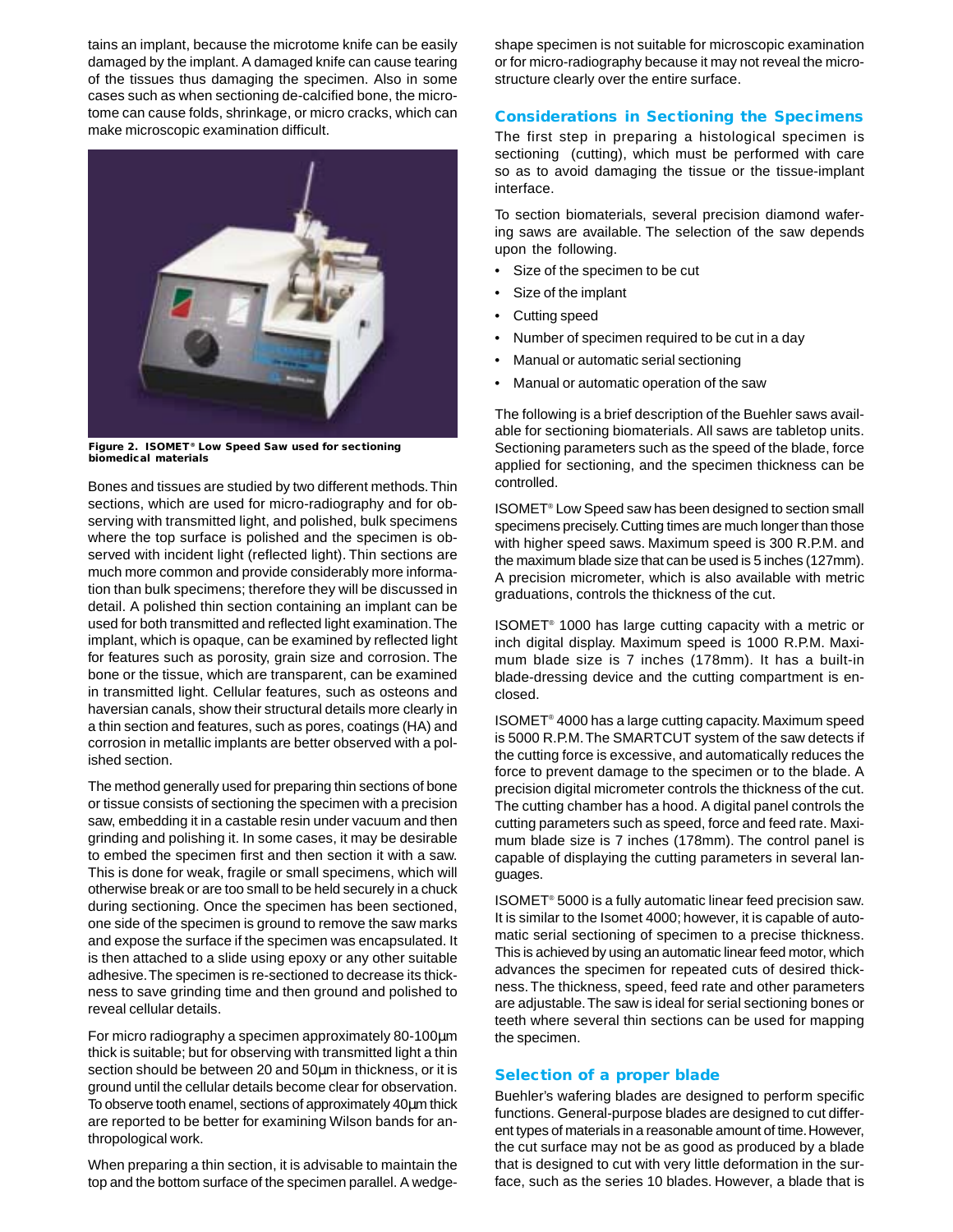designed to cut with little deformation will take much longer to cut the surface. On the other hand a blade that is designed to cut rapidly will most likely produce less satisfactory surface. In other word no one blade will do every thing that is cut very rapidly and at the same time produce an excellent surface. To cut bones with large implants, one may have to compromise between surface finish and cutting time.

To cut brittle materials such as hydroxyapatite coating a LC10 blade, which is designed to cut brittle materials will be a better choice.



**Figure 3. ISOMET® 5000. A fully automatic saw capable of serial sectioning materials very precisely.**

# **ISOCUT® Wafering Blades**

ISOCUT® blades have a synthetic abrasive and are especially designed to cut ferrous materials, nickel, cobalt, and super alloys. Generally, diamond blades do not cut these materials as well. These blades can significantly reduce the cutting time for these materials.

#### **Kerf Loss and Preventing Blade Damage**

Kerf loss is the amount of material lost due to the thickness of the blade as it slices through a specimen. When processing biomaterials, sometimes only a small quantity of material is available; therefore, preserving the material is of prime impor-

tance. To minimize the kerf loss, a thin blade is selected. For stability, a thin blade requires large flanges for support so that the blade does not bend or wobble during cutting. Because a large flange limits the size of the specimen that can be sectioned with the blade, people try to use the smallest flange available to increase exposure of the cutting edge. However, when a small flange is used, it does not provide proper support to a thin blade and this lack of support can result in bending and damage to the blade. A large blade, on the other hand, is generally thicker; therefore it does not require as much support as a thin blade and can be used with smaller flanges. It is therefore suggested to use as large a blade as possible to minimize damaging the blade. When a thin blade must be used, such as the 3 inch (176mm) diameter blade, (0.006 inches or 0.15mm) in thickness, do not apply excessive force for sectioning as this may damage the blade.

## **Gang Cutting**

Gang cutting is a method that can be used for sectioning small bones, teeth and tissues, where two blades are used simultaneously rather than one blade, with a spacer in between them. The thickness of the spacer determines the thickness of the specimen that will be cut. Although the gang-cutting method can produce specimens of precise thickness, because two blades are used simultaneously, there is considerable increase in the cutting time.

## **Disadvantage of Cutting a Very Thin Bone or Tissue Section for Making Thin-Sections**

Although precision saws are capable of cutting very thin specimens of bones and tissues, there is a tendency for a thinly cut specimen to curl. Unless the tissues are to be used in the as-cut condition and do not have to be cemented to a slide, it is advisable to cut them thick enough so that they can be held by hand and ground easily. Also, when a specimen is attached to a slide, pressure is applied to keep the specimen flat against the slide during the cure cycle. If a specimen is very thin the mounting material can seep from underneath the specimen and can come in contact with the device that is used for applying the pressure and stick to it, causing a problem.

# **EPO-THIN<sup>®</sup> Low Viscosity Epoxy**



- · Produces clear, bubble-free mounts, allowing full view of the embedded sample
	- . Low cure temperature, 80 °F (27 °C)
	- . 9 hour cure time
	- . Ideal as a thin section mounting adhesive

EPO-THIN" is free flowing for filling small holes and voids.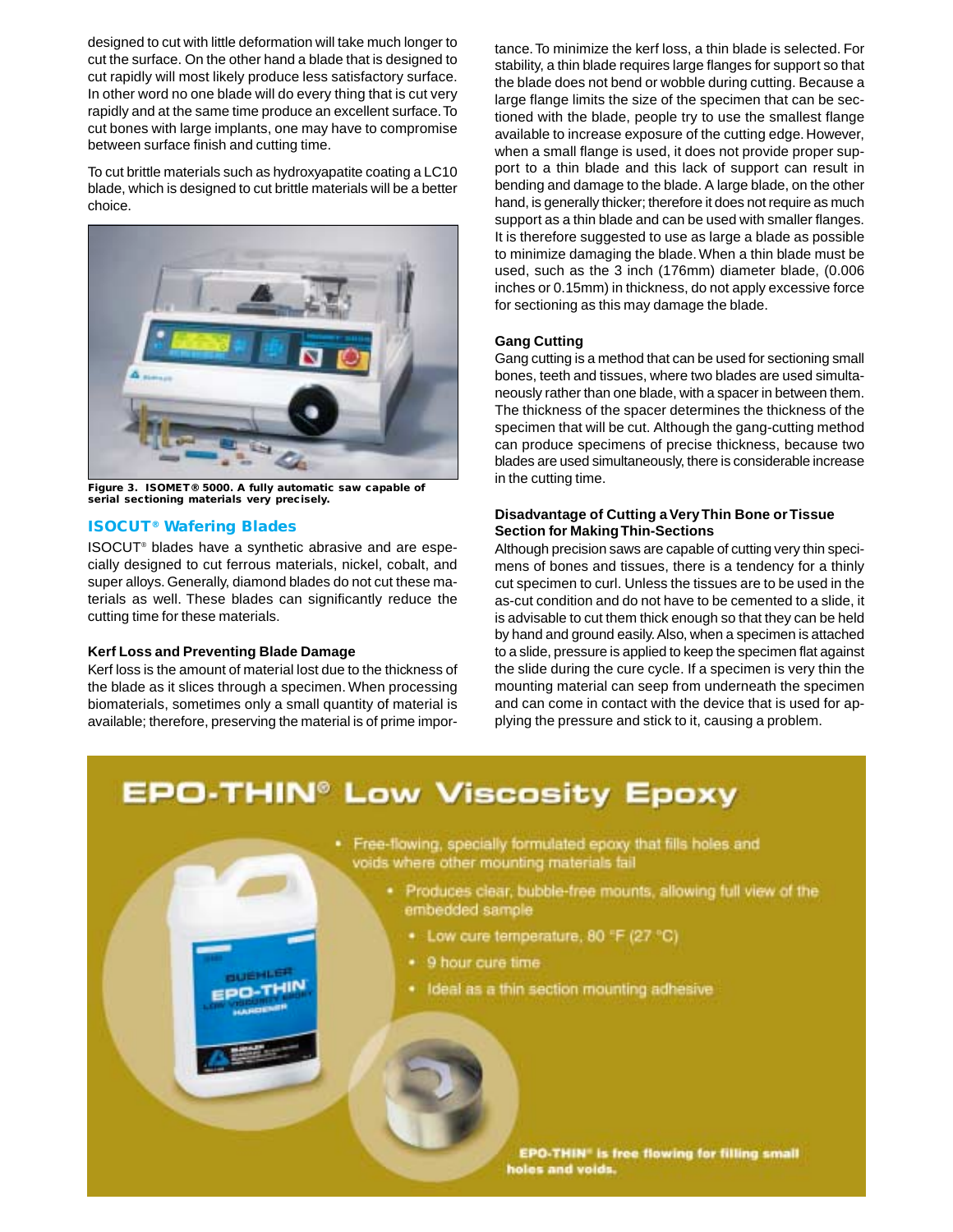#### **Impregnation and Encapsulation (Embedding)**

The most common medium to embed bones and tissues is methyl-methacrylate that is used by most institutions. However, embedding in methyl methacrylate as practiced in hospitals requires several steps and can take several days. Epoxies on the other hand, if they can be used, cure within hours. Epoxies do not take the stains as well as methyl-methacrylate. If an epoxy can be used for embedding, vacuum impregnation and encapsulation can be accomplished simultaneous by using our vacuum impregnation equipment. Vacuum impregnation assists in filling the pores and voids in histology specimens so that they do not tear or break apart during preparation. To embed and encapsulate histology specimens such as bones and tissues, a thin embedding medium is more suitable. For this reason EPO-THIN® , a low-viscosity epoxy is more desirable than other epoxies.

To impregnate and embed the specimen, place it in a mold, such as the SAMPL-KUP® Mold. Place the SAMPL-KUP mold and the paper cup containing the epoxy, in the vacuum chamber. Turn the vacuum pump on to evacuate the chamber, which draws air from the pores of the specimen and facilitates filling the pores with epoxy. When the proper vacuum has been attained, tilt the epoxy cup and pour the epoxy into the mold. Keep the mold under vacuum for 2-3 minutes and then slowly release the vacuum allowing air to enter the chamber. This forces the embedding medium into the pores. The specimen should not be left under vacuum during the curing cycle. Once the epoxy has cured, the specimens can be sectioned, ground, and attached to a slide; or if a bulk specimen for reflected light microscopy has to be prepared, it can be ground and polished.



**Figure 4. VACUUM IMPREGNATION device used to fill pores in bones with epoxy. Several specimens can be impregnated simultaneously.**

#### **Preparation Procedure for Thin Sections**

When preparing a thin section it is useful to maintain the top and the bottom surface parallel to each other, especially if the specimen is going to be used for micro-radiography or for examining with a transmitted light microscope. To maintain the two surfaces parallel, the specimens can be prepared with semiautomatic machines such as the PETRO-THIN® thin sectioning system, or by hand on a rotating wheel using special holders. PETRO-THIN system is designed to prepare thin sections of precise thickness. Its use assures consistent results. The PETRO-THIN is designed to both cut and grind a specimen. However, for medical application the specimens, especially if it has implant, should be cut with a precision saw first and then ground with the PETRO-THIN system. Cutting the specimen with one of the ISOMET saws will not only conserve the specimen but also minimize tissue damage. The thick blade required for PETRO-THIN can cause damage to the implant and the tissue. Once cut with the precision saw, it can then be ground with the PETRO-THIN system to obtain a specimen of precise and uniform thickness.

If the specimen is prepared by hand without the aid of a special holder, the following problems are encountered.

- Lengthy preparation procedure.
- Non-uniform results.
- Difficulty in maintaining uniform thickness

To minimize some of the problems mentioned above, when a specimen is to be prepared by hand, using a holder such as the Histolic Precision Grinding Fixture assists in obtaining a specimen of very uniform thickness. The fixture has carbide stops, that prevent the specimen from being over ground and helps in obtaining a specimen of uniform and of desired thickness. The fixture is designed for slides that are 27 x 46mm in size and cannot accommodate slides of other sizes.

For histological thin sections a general preparation procedure is as follows.

# **Procedure for Making Thin Sections for Transmitted Light Microscope**

- 1. Cut the specimen approximately 2mm thin section, preferably using a precision diamond saw. Wash it thoroughly dry it, and embed in EPO-THIN resin under vacuum.
- 2. When cured, grind one side with 600 and 800 grit CARBIMET® silicon carbide abrasive paper until the entire surface is exposed and is flat.
- 3. Clean the specimen and the slide thoroughly and dry. Attach the groundside to the slide using epoxy or cynoacrylate glue. Cynoacrylate must be used very carefully because it cures extremely rapidly and can bond fingers to the slide if not handled properly. Cynoacrylate glue should be used with plastic slides. When using glass slide, grinding the surface with 600 grit abrasive before attaching the specimen, will improve the adhesion between slide and the specimen.
- 4. When using epoxy to obtain a good, uniform thin bond, place the slide in PETROBOND™ bonding fixture to apply pressure while curing, or apply pressure by other means. However, make sure that the epoxy does not come in contact with any part of the bonding jig. Place the PETROBOND jig on a hot plate at 113-122 °F (45- 50 °C) for 2-3 hours. Heat will accelerate the cure cycle. If heat is not applied, the epoxy may take 24 hours or longer to cure.
- 5. When the epoxy has cured completely and cannot be indented by a fingernail, remove and cool the slide room temperature.
- 6. The specimen can now be re-sectioned with a saw to reduce its thickness or ground with the PETRO-THIN system. If it has to be ground by hand use coarser abrasives such as 320-400 grit paper until approximately 125µm in thickness. Reduce the thickness further by grinding with finer abrasive such as 600 and 800 grit papers until approximately 20-50µm in thickness or until the cellular details become clear. One has to be extremely careful when grinding a specimen less than 50µm in thickness.
- 7. Polish on TEXMET® 1000 or Nylon polishing cloth using 3µm METADI® Diamond Paste. Use METADI® Fluid as the lubricant.
- 8. If required the specimen can be final polished on MASTERTEX® or MICROCLOTH® polishing cloths with MASTERPREP™ or MASTERMET® abrasive suspension for a short time to remove the scratches.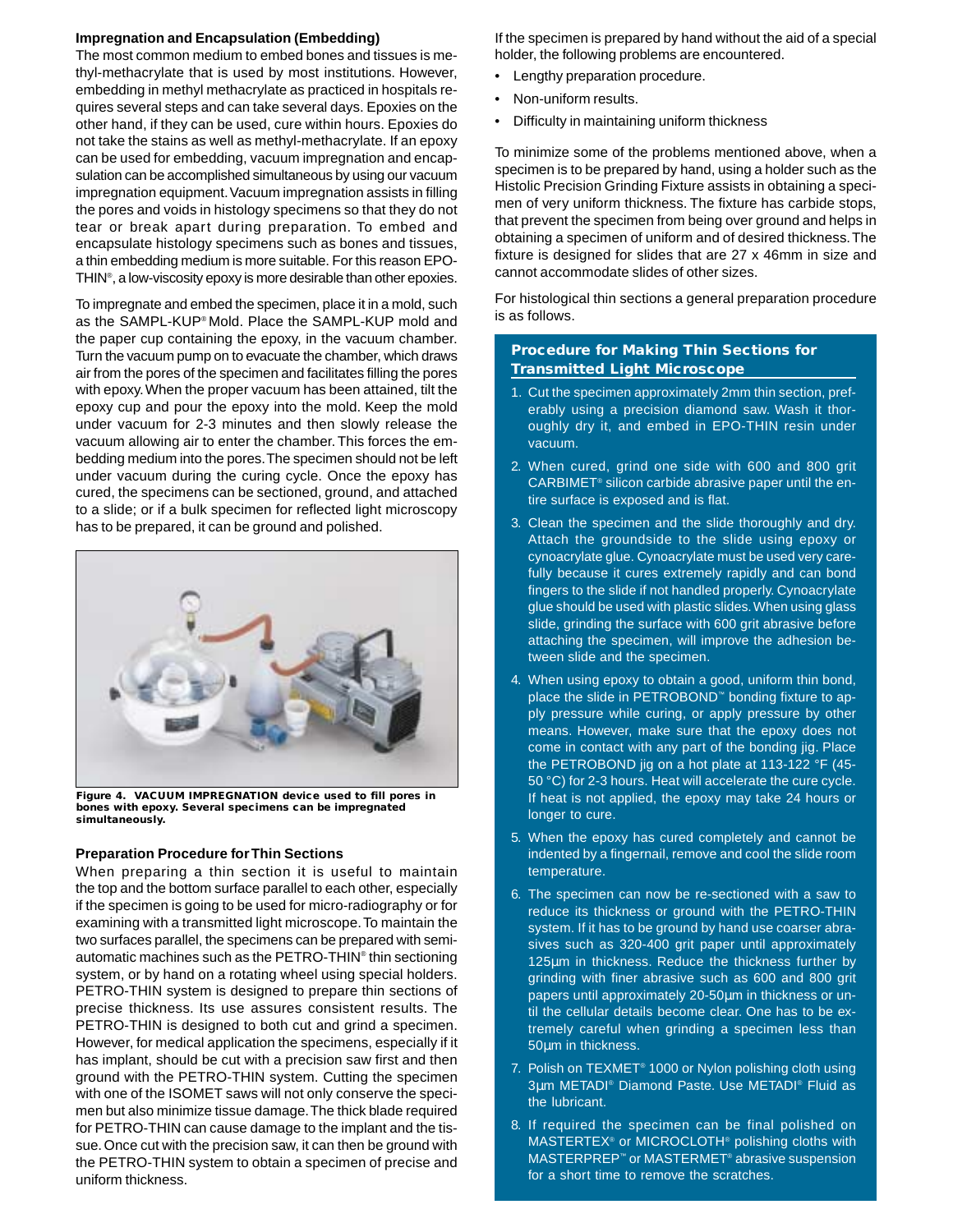Although thin sections can be observed with a transmitted light microscope without polishing, the advantage of polishing is that it allows observations to be made in transmitted as well as in reflected light. To polish stents use TEXMET 1000 with 0.3µm alumina for rough polishing and use MASTERMET abrasive suspension with MICROCLOTH polishing cloth for a short time for final polishing to remove the scratches.



**Figure 5. Histolic precision grinding fixture used to prepare thin sections. Fixture has carbide stops to prevent the specimen from being over ground, and to obtain a specimen of uniform thickness.**

**Note**: It is difficult to recommend an exact size abrasive for the first grinding step because the selection of the abrasive grit will depend upon the size and thickness of the specimen, whether it has a implant or not, the size of the implant and the starting surface finish of the specimen. Therefore, use the procedure as a guide and modify it to meet different conditions.

Adhesion of the specimen to the glass slide can be improved by grinding one side of the glass slide with 400 or 600 grit abrasives.



**Figure 6. Thin section of a stented artery showing tissue stent interface.**

To prepare bulk specimens for reflected light analysis, use the following method as a general preparation procedure for bone, bone with implants, teeth and similar materials. Preparation times and the size of abrasives used for grinding and polishing the specimen may vary depending on the size of the specimen, size of implant, and the embedding material. A rat bone will take far less time than a human bone and may require only fine abrasives for grinding.

#### **Polishing Procedure for Bone and Teeth for Examination in Reflected Light**

- 1. Section the tooth in half to minimize the grinding time. The bone can be cut to the thickness desired.
- 2. Embed the tooth in EPOXICURE™ resin. Bone should be vacuum impregnated and embedded in EPO-THIN or EPOXICURE resins.
- 3. Grind with 320, 400 and 600 grit abrasive paper. Large implants will require coarser abrasives such as 180-240 grit.
- 4. Rough polish with 6 micron METADI diamond paste on TEXMET 1000 polishing pad until grinding scratches are removed.
- 5. To final polish use MASTERPREP alumina suspension on MASTERTEX or MICRO-CLOTH polishing cloths until scratches are removed. Polish for as short a time as possible to minimize relief formation at the tissue implant interface.

For teeth both radiographic as well as microscopic methods are used to study features such as density, porosity, hardness and the thickness of the enamel. Anthropology departments also utilize these techniques to analyze enamel defects and to determine infection, malnutrition, fever and diet of prehistoric populations.

Generally radiography does not require any further preparation other than a good quality cut surface and that can be achieved by using a wafering saw such, as one of the ISOMET saws. To determine hardness



**Figure 7. Microhardness indentations in a tooth. The large indent shows that the dentine is much softer than the enamel (smaller indent). Figure 8. Thin section of a canine femur showing structure of osteons and haversian canals.**